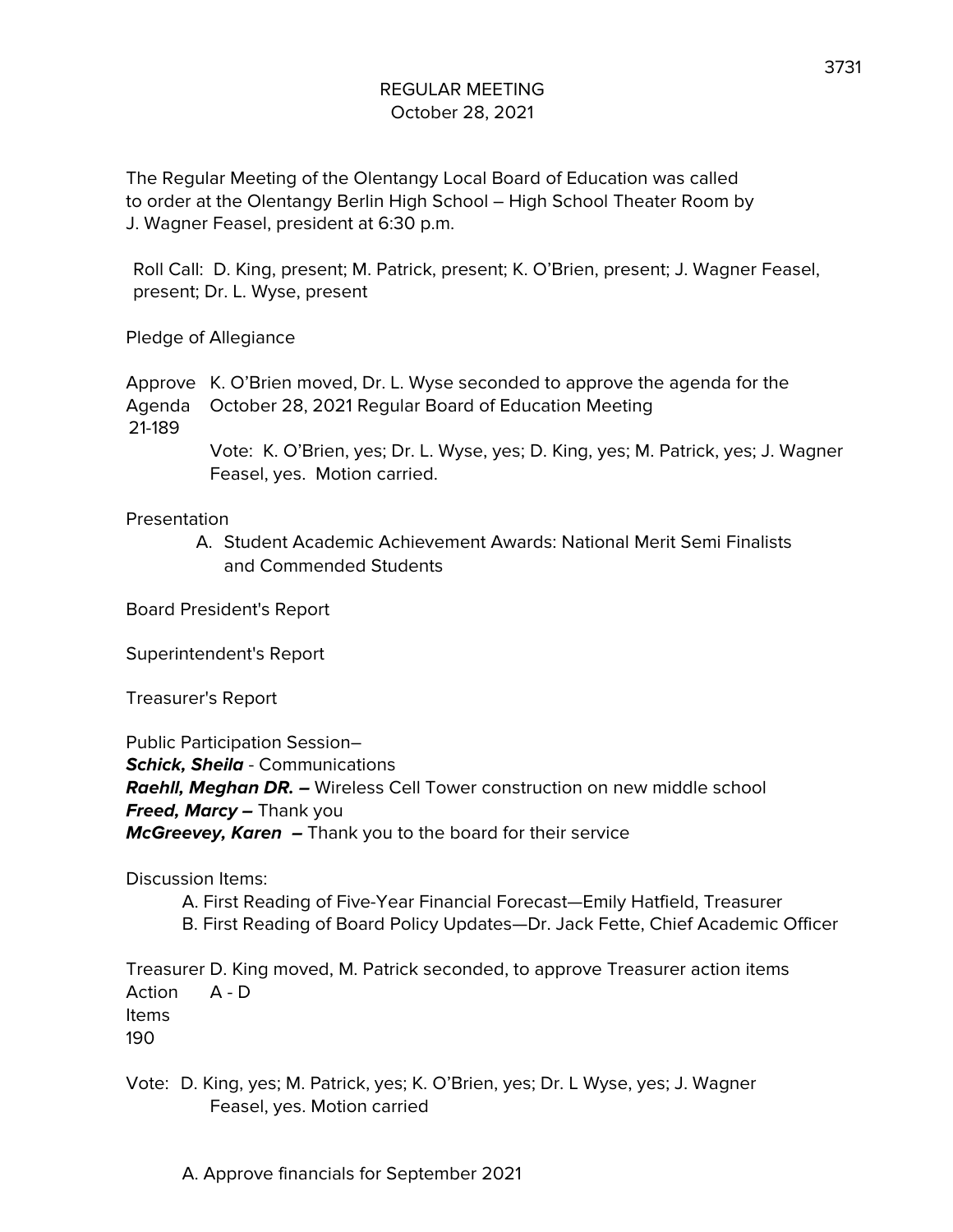B. Approve Amended FY22 Appropriations at the Fund Level

C. Approve board meeting minutes for August 12, 2021; August 26, 2021; September 9, 2021; and September 23, 2021

D. Approve donations

- 1) **\$3,814.42 for Supplemental Boys Basketball Coaching Positions** From: Olentangy Liberty Athletic Boosters To: Olentangy Local Schools
- 2) **\$4,271.65 for Supplemental Ice Hockey Coaching Positions** From: Olentangy Liberty Athletic Boosters To: Olentangy Local Schools

Supt. Dr. L Wyse moved, D. King seconded; to approve Superintendent Action Action Items A – G

Items

21-191 Vote: Dr. L Wyse, yes; D. King, yes; K. O'Brien, yes; M. Patrick, yes; J. Wagner Feasel, yes. Motion carried

A. Specific Human Resource Items—Certified Staff

1. Accept, with regret, for the purpose of retirement, the following certified resignation:

**Harman, Cathy J**., Liberty Middle School, Grade 6, effective at the end of the 2021- 22 school year

2. Accept, with regret, the following certified resignation: **Walters, Cynthia E**., Shanahan Middle School, Art, effective October 19, 2021

3. Approve certified leaves of absence: **Fisher, Christina M., Liberty Tree Elementary School, Grade 4, effective November** 10, 2021 through May 27, 2022 **Greer, Nicole L.,** Liberty Tree Elementary School, Intervention Specialist-SLC, effective October 5, 2021 through May 27, 2022

4. Approve certified positions paid through memorandum billing: **Sowers, Grace M.,** Shanahan Middle School, Special Education Services, Instructor, 40 hours at \$1,000 total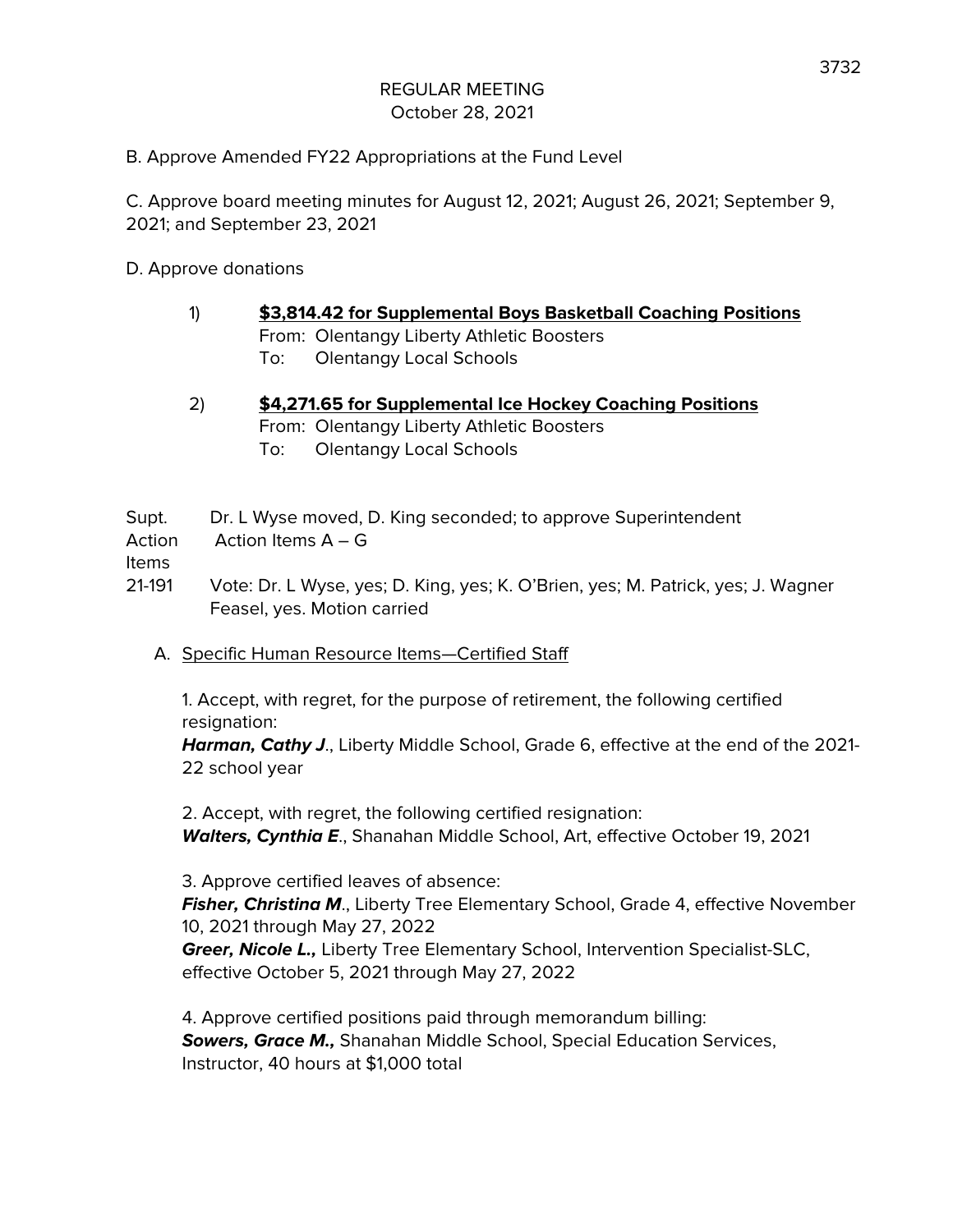5. Approve supplemental contract employment for the 2021-2022 school year/season, specifically conditioned on and subject to successful background checks, receipt and final administrative review of all application records and receipt of all other necessary documentation. Employment also is specifically conditioned on and subject to the activity/season occurring, with proration in the event of partial performance as determined by the administration and the supplemental committee

| <b>Supplemental Area</b>              |             | <b>Location Coach / Advisor</b> | Group        | <b>Step</b>    | Amount     | Season   |
|---------------------------------------|-------------|---------------------------------|--------------|----------------|------------|----------|
| <b>Advisors</b>                       |             |                                 |              |                |            |          |
| <b>Model United Nations Advisor</b>   | OHS         | Ebie, Ryan M.                   | 11           | 0              | \$435.00   | All Year |
| <b>Elementary Enrichment Advisor</b>  | <b>ACES</b> | Suter, Michelle M.              | $1/3$ of $8$ | 7              | \$825.99   | All Year |
| Safety Patrol Advisor                 | <b>ACES</b> | Cristina, Nicola S.             | 9            | 0              | \$1,306.00 | All Year |
| Elementary Orchestra/Strings Adv FTES |             | Bash, Jason J.                  | $1/2$ of 5   | 8              | \$2.394.00 | All Year |
| Elementary Music Enrichment Adv GOES  |             | Shingledecker, Carole B.        | 10           | 18             | \$1,306.00 | All Year |
| Elementary Music Enrichment Adv GOES  |             | Shingledecker, Carole B.        | 11           | 18             | \$871.00   | All Year |
| Elementary Music Enrichment Adv GOES  |             | Shingledecker, Carole B.        | 10           | 18             | \$1,306.00 | All Year |
| Elementary Music Enrichment Adv GOES  |             | Shingledecker, Carole B.        | 11           | 18             | \$871.00   | All Year |
| Elementary Music Enrichment Adv GOES  |             | Shingledecker, Carole B.        | 11           | 18             | \$871.00   | All Year |
| <b>Elementary Enrichment Advisor</b>  | <b>ISES</b> | Thompson, Paul J.               | 8            | 1              | \$1,850.00 | All Year |
| Elementary Orchestra/Strings Adv ISES |             | Honaker, Elisabeth L.           | 5            | 11             | \$5,223.00 | All Year |
| <b>Elementary Enrichment Advisor</b>  | <b>JCES</b> | Conaway, Melanie L.             | 8            | $\overline{2}$ | \$1,959.00 | All Year |
| Safety Patrol Advisor                 | <b>JCES</b> | Acox, Nicole D.                 | $1/2$ of 9   | 11             | \$1,197.00 | All Year |
| Safety Patrol Advisor                 | <b>JCES</b> | Wilson, Tiffany C.              | $1/2$ of 9   | 0              | \$653.00   | All Year |
| <b>Basketball</b>                     |             |                                 |              |                |            |          |
| 7th Grade Girls Basketball Coach      | <b>OSMS</b> | Long, Michael G.                | 6            | $\overline{2}$ | \$3,047.00 | Winter   |
| Cheerleading                          |             |                                 |              |                |            |          |
| 7th Grade Cheerleader Coach           | <b>OSMS</b> | Wolfe, Jordyn M.                | $3/4$ of $7$ | 3              | \$2,121.75 | Winter   |
| Wrestling                             |             |                                 |              |                |            |          |
| <b>Head Wrestling Coach</b>           | <b>OLHS</b> | Marinelli, Mark A.              | 2            | 28             | \$7,400.00 | Winter   |

6. Approve pupil activity supervisor supplemental contract employment for the 2021- 2022 school year/season, specifically conditioned on and subject to successful background checks, receipt and final administrative review of all application records and receipt of all other necessary documentation. Employment also is specifically conditioned on and subject to the activity/season occurring, with proration in the event of partial performance as determined by the administration and the supplemental committee

| <b>Supplemental Area</b>        |             | <b>Location Coach / Advisor</b> | Group          |     | <b>Step Amount</b> | Season |
|---------------------------------|-------------|---------------------------------|----------------|-----|--------------------|--------|
| <b>Basketball</b>               |             |                                 |                |     |                    |        |
| Asst Basketball Coach Volunteer | <b>OBHS</b> | Collins, Blake A.               | N/A            | N/A | \$                 | Winter |
| Girls Head Basketball Coach     | <b>OHS</b>  | Ballmer, Jr John C.             |                | 9   | \$9,141.00         | Winter |
| Girls Asst Basketball Coach     | <b>OHS</b>  | Schwochow, Andrew D.            | 3              | 4   | \$5.223.00         | Winter |
| Boys Asst Basketball Coach      | <b>OLHS</b> | Barnett, Douglas A.             | $2/3$ of $3$   | 3   | \$3,303.96         | Winter |
| <b>Faculty Manager</b>          |             |                                 |                |     |                    |        |
| <b>Faculty Manager</b>          | <b>OLHS</b> | Gillum, Tanner T.               | $1/3$ of $4$   | 3   | \$1,364.55         | Winter |
| <b>Faculty Manager</b>          | <b>OLHS</b> | Taegel, Kevin D.                | $1/3$ of 4     | 0   | \$1,149.06         | Winter |
| Ice Hockey                      |             |                                 |                |     |                    |        |
| <b>Head Ice Hockey Coach</b>    | <b>OBHS</b> | Pennington, Timothy R.          | $\overline{2}$ | 11  | \$7,400.00         | Winter |
| Asst Ice Hockey Coach           | <b>OBHS</b> | Ebare, Keith O.                 | $3/4$ of 4     | 1   | \$2.775.00         | Winter |
| Asst Ice Hockey Coach           | <b>OBHS</b> | Shepherd, Hunter J.             | $1/4$ of $4$   | 0   | \$870.50           | Winter |
| Asst Ice Hockey Coach           | <b>OBHS</b> | Shepherd, Jacob M.              | 4              | 3   | \$4,135.00         | Winter |
| Asst Ice Hockey Coach Volunteer | <b>OBHS</b> | Barber, Timothy R.              | N/A            | N/A | \$                 | Winter |
| Asst Ice Hockey Coach Volunteer | <b>OBHS</b> | Mclellan, Cameron C.            | N/A            | N/A | \$                 | Winter |
| Asst Ice Hockey Coach Volunteer | <b>OBHS</b> | Richard, Neil E.                | N/A            | N/A | \$                 | Winter |
| Asst Ice Hockey Coach Volunteer | <b>OBHS</b> | Robertson, Andrew S.            | N/A            | N/A | \$                 | Winter |
| Head Ice Hockey Coach           | <b>OHS</b>  | Ross, Michael A.                | 2              | 6   | \$6,529.00         | Winter |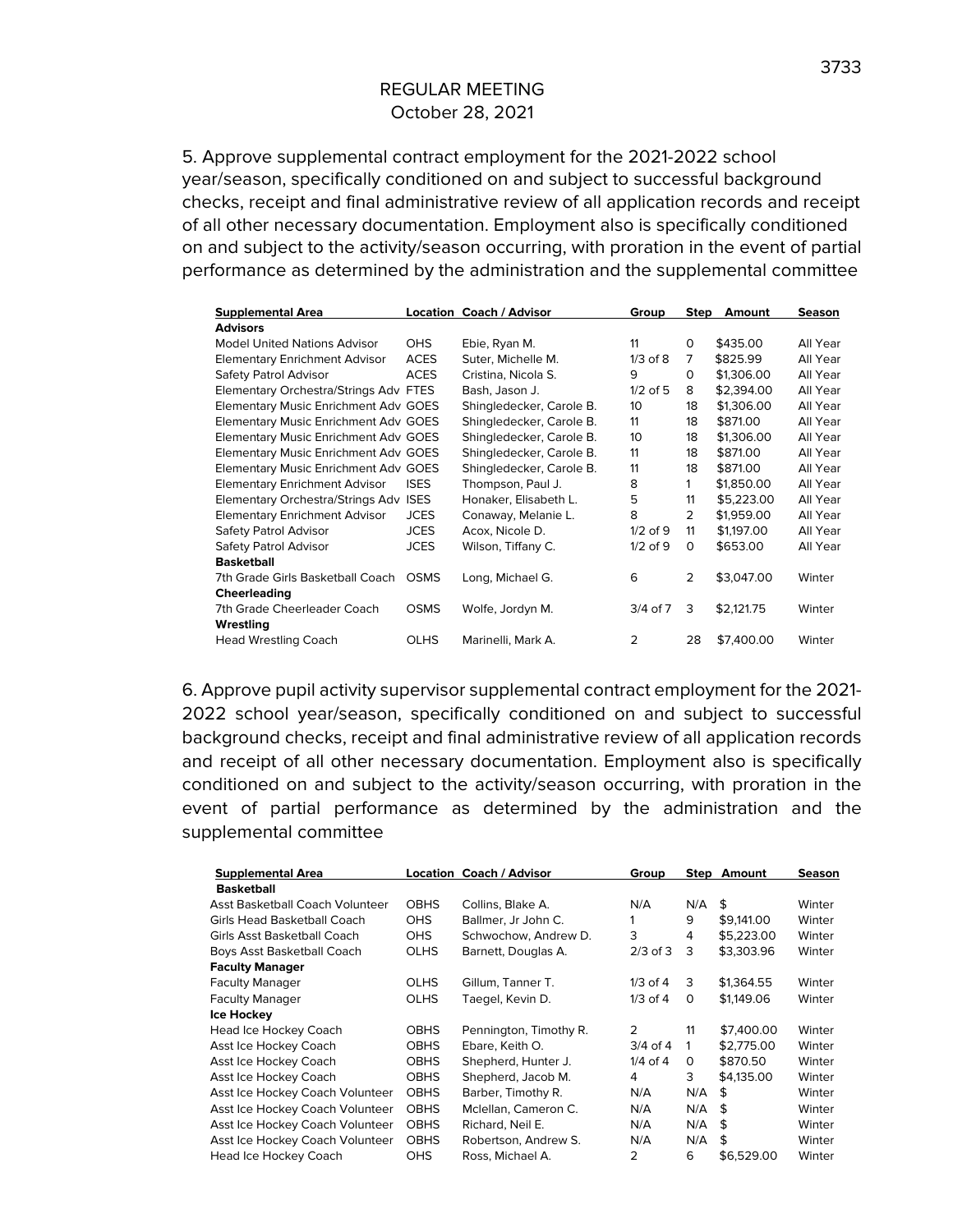| <b>Supplemental Area (cont.)</b> |             | Location Coach / Advisor | Group        | Step          | Amount     | <b>Season</b> |
|----------------------------------|-------------|--------------------------|--------------|---------------|------------|---------------|
| Asst Ice Hockey Coach            | <b>OHS</b>  | Spiker, Michael T.       | 4            | 5             | \$4,571,00 | Winter        |
| Wrestling                        |             |                          |              |               |            |               |
| <b>Asst Wrestling Coach</b>      | <b>OBHS</b> | Crumb, Michael C.        | $1/4$ of $4$ |               | \$925.00   | Winter        |
| <b>Asst Wrestling Coach</b>      | <b>OBHS</b> | Morris, Aaron C.         | $1/4$ of $4$ |               | \$925.00   | Winter        |
| Asst Wrestling Coach             | <b>OBHS</b> | Hooks, Jamison I.        | $1/2$ of 4   |               | \$1,850.00 | Winter        |
| Asst Wrestling Coach             | <b>OLHS</b> | Roskovich, Chad A.       | $1/2$ of $3$ | 13            | \$3.264.50 | Winter        |
| Asst Wrestling Coach             | <b>OLHS</b> | Zucker, Michael R.       | 3            | 16            | \$6,529.00 | Winter        |
| <b>Head Wrestling Coach</b>      | <b>OLMS</b> | Gualtieri, Marcello R.   | 6            | 3             | \$3,265,00 | Winter        |
| Asst Wrestling Coach             | <b>OLMS</b> | Householder, James E.    | 7            | 0             | \$2,176,00 | Winter        |
| <b>Head Wrestling Coach</b>      | <b>OLMS</b> | Martin, Raymond P.       | 6            | $\mathcal{P}$ | \$3,047.00 | Winter        |

#### B. Specific Human Resource Items — Classified Staff

1. Accept, with regret, the following classified resignations:

**Anderson, Errin A.,** Berkshire Middle School, Cafeteria Aide, effective October 22, 2021

**Bobrowski, Julie A**., Orange Middle School, Intervention Aide, effective October 22, 2021

**Rittenhouse, Jared R**., Indian Springs Elementary School, Custodian, effective October 17, 2021

**Toomey, Shannon D**., Transportation, Driver, effective November 1, 2021 **Waterwash, Ron G**., Liberty High School, Study Hall Monitor Aide, effective October 22, 2021

2. Approve correction of a previously approved classified recommendation: **Hutson, Hayley M**., Liberty Tree Elementary School, Intervention Aide to Playground/Cafeteria Aide

3. Approve classified employment for the 2021-22 school year, specifically conditioned on and subject to successful background checks, receipt and final administrative review of all application records, and receipt of all other necessary documentation:

**Blevins, Montana**, Wyandot Run Elementary School, Intervention Aide **Murdock, Alexandra**, Oak Creek Elementary School, Intervention Aide **Ransburgh, Stephanie M**., Orange Middle School, Intervention Aide **Rice, Austin D**., District, Field Service Technician Webster, Trisha D., Liberty High School, Study Hall Monitor Aide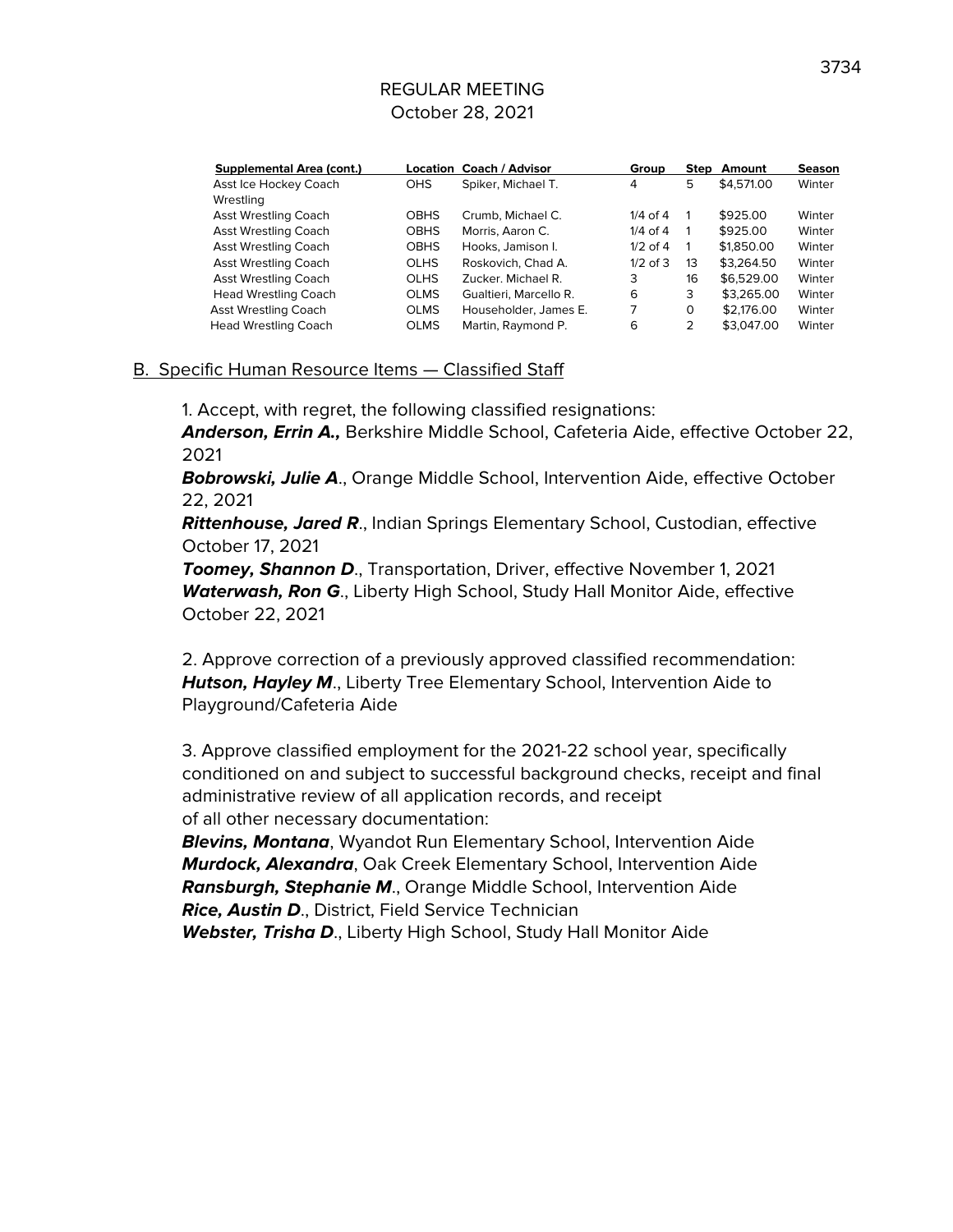4. Approve classified substitute workers for the 2021-22 school years, specifically conditioned on and subject to successful background checks, receipt and final administrative review of all application records, and receipt of all other necessary documentation

| <b>Connie Adams</b>      | Saima Hussain            |
|--------------------------|--------------------------|
| Samar Alameri            | Lori Irelan              |
| Padmaja Bandaru          | Pushyami Kavirat         |
| Jennifer Bathke          | Shannon Khushalani       |
| <b>Ashley Beamer</b>     | Brianna Minniear         |
| Swathi Beerman           | Shipla Paltra            |
| Xenia Brookins           | Sean Harrison-Poehler    |
| Elizabeth DeBlock        | <b>Nathaniel Ramirez</b> |
| Joetta Foster            | Yi Roa                   |
| <b>Margaret Foster</b>   | McKinzie Seville         |
| <b>Hetalben Gandhi</b>   | Modesto Soler            |
| Rajeswari Gavara         | <b>Kathy Sonner</b>      |
| <b>Patrick Greenwell</b> | Jackie Wilson            |
| <b>Heather Grey</b>      | Helena Zvansky           |
| Mary Hudson              |                          |

C. Approve seniors for graduation, pending certification of completion of all district, state, and local requirements:

Berlin High School: **Styers, Riley William Monroe** Liberty High School: **Bendick, Brooke; Jenay Boggs, Isabelle** Orange High School: **Downs, Nicholas Joseph**

D. Approve student overnight and out-of-town trips

| School                             | Beginning<br>Date                   | Return                             | Days<br>Missed       | No. of<br>Volunteers             | Event                                                                    | Location             | Transportation        | #of<br>Students               |
|------------------------------------|-------------------------------------|------------------------------------|----------------------|----------------------------------|--------------------------------------------------------------------------|----------------------|-----------------------|-------------------------------|
| <b>OLHS</b>                        | 12/10/2021                          | 12/11/2021                         |                      | $\Omega$                         | Wrestling<br>Iron Man                                                    | Cuhahoga, OH         | Parents               | 10                            |
| <b>OLHS</b>                        | 12/28/2021                          | 12/30/2021                         | $\Omega$             | 0                                | Wrestling Tournament Brecksville, OH                                     |                      | Parents               | 14                            |
| OHS.<br><b>OBHS</b><br><b>OLHS</b> | 3/27/2022<br>4/23/2022<br>5/30/2022 | 4/1/2022<br>4/26/2022<br>6/10/2022 | $\Omega$<br>$\Omega$ | $\Omega$<br>$\Omega$<br>$\Omega$ | Softball Spring Break<br>DECA ICDC Qualifiers Atlanta, GA<br>France Trip | Destin, FL<br>France | Parents<br>Air<br>Air | 27<br><b>TBD</b><br>$10 - 20$ |

E. Declare transportation as impractical for students in accordance with the Resolution Impractical Transportation approved by the Board of Education on November 29, 2005

| <b>Last Name</b> | <b>First Name</b> | Grade | Parent              | <b>Name Building</b>  |
|------------------|-------------------|-------|---------------------|-----------------------|
| Akusoba          | Chizara           | 3     | Chidinma Akusoba    | Worthington Christian |
| Akusoba          | Chidiora          |       | Chidinma Akusoba    | Worthington Christian |
| Alt              | Richard           |       | <b>Stratton Alt</b> | Worthington Christian |
| Ameh             | Ethan             | 4     | Onma Ameh           | Genoa Christian Acd   |
| Ameh             | Jasmine           |       | Onma Ameh           | Genoa Christian Acd   |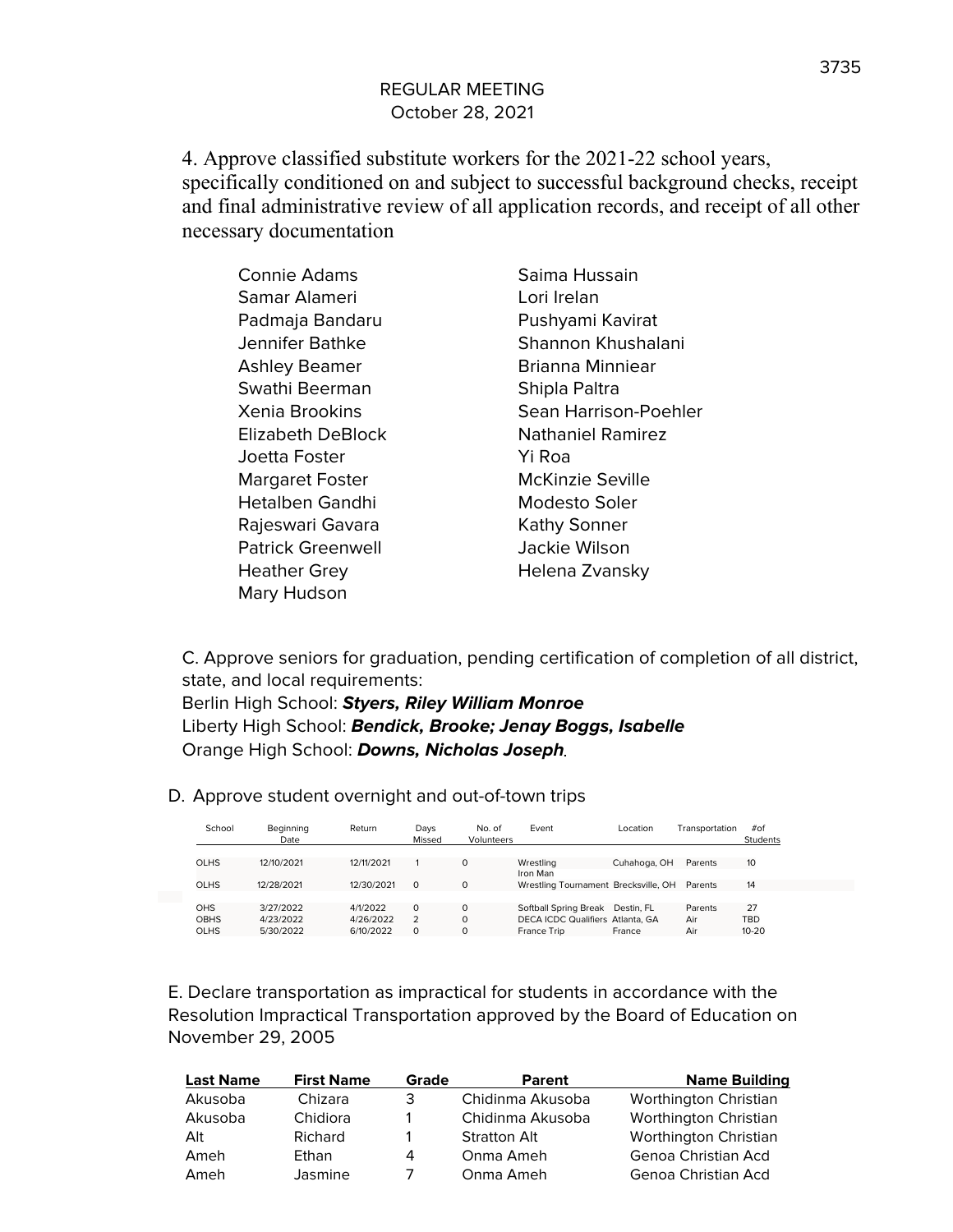| <b>Last Name</b> | <b>First Name</b> | Grade          | Parent                         | <b>Name Building</b>         |
|------------------|-------------------|----------------|--------------------------------|------------------------------|
| Amstutz          | Camryn            | 5              | Doran Amstutz                  | Worthington Christian        |
| Amstutz          | <b>Bryson</b>     | 8              | Doran Amstutz                  | Worthington Christian        |
| Ashcraft         | Caleb             | 7              | <b>Chris/Jennifer Ashcraft</b> | Geneoa Christian Acd         |
| Ashcraft         | Grace             | 10             | <b>Chris/Jennifer Ashcraft</b> | Geneoa Christian Acd         |
| Ashu             | <b>Bright</b>     | 6              | Marie BN Tanyi                 | Worthington Christian        |
| Ashu             | Faith             | 7              | Marie BN Tanyi                 | Worthington Christian        |
| Ashutanyi        | Peace             | 4              | Marie BN Tanyi                 | Worthington Christian        |
| Asir             | Jason             | 6              | Jerome M Asirwatham            | Tree of Life                 |
| Asir             | Melina            | KG             | Jerome M Asirwatham            | Tree of Life                 |
| Ball             | Nathanael         | 12             | Chris Ball                     | Worthington Christian        |
| Bauman           | Lena              | 4              | James Bauman                   | Worthington Christian        |
| Bauman           | Joel              | 8              | James Bauman                   | Worthington Christian        |
| Bauman           | Jonathan          | 10             | James Bauman                   | Worthington Christian        |
| Bauman           | Lily              | 12             | James Bauman                   | Worthington Christian        |
| <b>Belfrage</b>  | Dane              | 1              | Katharine Belfrage             | Worthington Christian        |
| <b>Belfrage</b>  | Hollis            | 5              | Katharine Belfrage             | Worthington Christian        |
| <b>Best</b>      | Amelia            | КG             | Amelia G Best                  | Tree of Life                 |
| Bevin            | Jafna             | $\overline{a}$ | Bevin Seeni Pushparaj          | Tree of Life                 |
| Bolton           | <b>Brinley</b>    | $\overline{a}$ | Kiley Bolton                   | Delaware Christian           |
| Boltz            | Jillian           | 5              | Kenneth Boltz                  | Tree of Life                 |
| <b>Boltz</b>     | Micah             | 5              | <b>Kenneth Boltz</b>           | Tree of Life                 |
| <b>Boltz</b>     | Hannah            | 7              | Kenneth Boltz                  | Tree of Life                 |
| <b>Boulware</b>  | Luke              | 1              | <b>Courtney Boulware</b>       | Delaware Christian           |
| <b>Broadfoot</b> | Cameron           | 5              | <b>Sheri Broadfoot</b>         | Worthington Christian        |
| <b>Broadfoot</b> | Natalie           | 5              | Sheri Broadfoot                | Delaware Christian           |
| <b>Brooks</b>    | Raelene           | 6              | <b>Kristin Brooks</b>          | Worthington Christian        |
| Burchwell        | Gracie            | 7              | Jason Burchwell                | Worthington Christian        |
|                  |                   | 9              | Melissa/Brock Bussey           |                              |
| Bussey           | Joley             | 6              |                                | Worthington Christian        |
| <b>Bussey</b>    | Kaelyn            | 9              | Melissa/Brock Bussey           | Worthington Christian        |
| <b>Butler</b>    | Anna              |                | Amanda Butler                  | Worthington Christian        |
| Cain             | Abigail           | 1<br>1         | Jennifer Cain                  | Genoa Christian Acd          |
| Cardellino       | Cora              |                | Sherri Cardellino              | Genoa Christian Acd          |
| Carpenter        | Jack              | 11             | Lisa Carpenter Bishop          | <b>Watterson High School</b> |
| Carpenter        | Madison           | 9              | Lisa Carpenter Bishop          | <b>Watterson High School</b> |
| Carrel           | Joshua            | 11             | <b>Tiffany Carrel</b>          | Worthington Christian        |
| Carrel           | Ethan             | 8              | <b>Tiffany Carrel</b>          | Worthington Christian        |
| Castro           | Lindsey           | 9              | Carrie Erdy                    | Delaware Christian           |
| Chanea           | Joshua            | 7              | Yolanda Chanea                 | Genoa Christian Acd          |
| Chanea           | Joanna            | $\overline{a}$ | Yolanda Chanea                 | Genoa Christian Acd          |
| Chanea           | Kayla             | 6              | Yolanda Chanea                 | Genoa Christian Acd          |
| Chemielewski     | Caleb             | 9              | Jessica lams                   | Worthington Christian        |
| Cisler           | Annabelle         | 8              | <b>Brett Cisler</b>            | Worthington Christian        |
| Conner           | Amanda            | 7              | Amanda Conner                  | St. Brendan                  |
| Conner           | Lincoln           | 1              | Amanda Conner                  | St. Brendan                  |
| Cooley           | Arielle           | 3              | Marc/Jill Cooley               | Polaris Christian Acd        |
| Cox              | Cayden            | 7              | Lori Cox                       | Genoa Christian              |
| Dabo             | Arianna           | $\overline{a}$ | Chinwe Dabo                    | Tree of Life                 |
| Dabo             | Maya              | ΚG             | Chinwe Dabo                    | Tree of Life                 |
| Davis            | Caden             | 9              | Kim Davis Bishop               | <b>Watterson High School</b> |
| Davis            | Hannah            | 7              | Michael/Teresa Davis           | Worthington Christian        |
| Davis            | Jeremiah          | 5              | Michael/Teresa Davis           | Worthington Christian        |
| Davis            | Abigail           | 2              | Michael/Teresa Davis           | Worthington Christian        |
| Denorme          | Caleb             | 12             | Jennifer Denorme               | Worthington Christian        |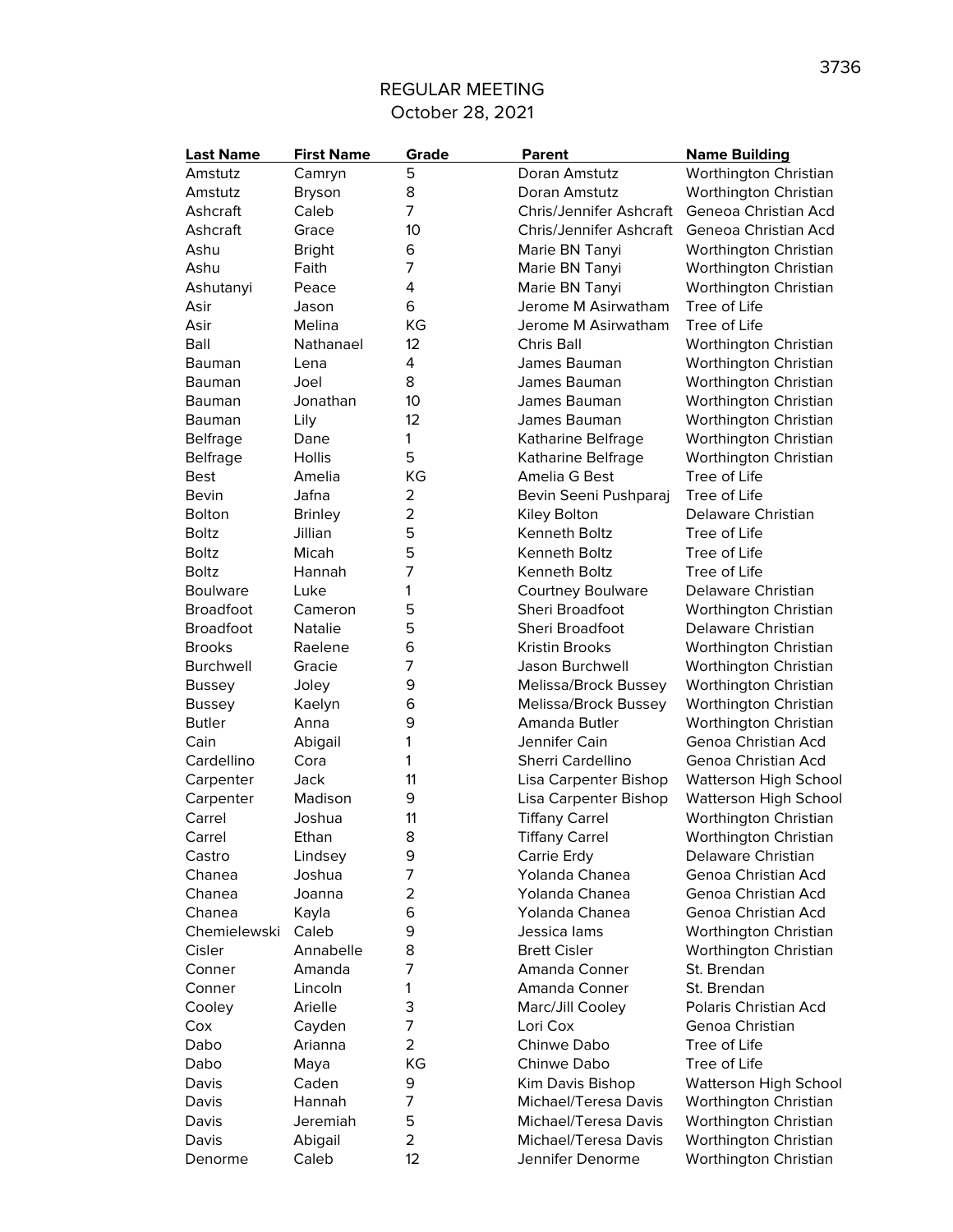| <b>Last Name</b> | <b>First Name</b> | Grade          | <b>Parent</b>                  | <b>Name Building</b>                         |
|------------------|-------------------|----------------|--------------------------------|----------------------------------------------|
| Dixon            | Garrett           | 11             | Tonya Kay Dixon                | Worthington Christian                        |
| Dodson           | Elaina            | KG             | Kirk Dodson                    | Genoa Christian Acd                          |
| Dodson           | Ashlyn            | 1              | Kirk Dodson                    | Genoa Christian Acd                          |
| Dodson           | Cameron           | 3              | Kirk Dodson                    | Genoa Christian Acd                          |
| Dotson           | Andrew (AJ)       | 6              | <b>Elizabeth Dotson</b>        | Worthington Christian                        |
| Dunson           | Adam              | 12             | Nykki Dunson                   | Worthington Christian                        |
| Eben             | Gladson           | KG             | <b>Gladson Samson</b>          | Tree of Life                                 |
| Ehrhardt         | Matthew           | KG             | Victoria Ehrhardt              | Delaware Christian                           |
| Ellzey           | Destiny           | 11             | Debora Ellzey                  | Tree of Life                                 |
| Fife             | Olivia            | 12             | Erin Fife                      | Worthington Christian                        |
| Fife             | Rachel            | 10             | Erin Fife                      | Worthington Christian                        |
| Fife             | Lauren            | 8              | Erin Fife                      | Worthington Christian                        |
| Fife             | Everett           | 1              | Erin Fife                      | Worthington Christian                        |
| Franks           | Justus            | 7              | J. Franks                      | Genoa Christian Acd                          |
| Fry              | Gabriella         | 1              | Philip H Fry                   | Worthington Christian                        |
| Fry              | Danielle          | 4              | Philip H Fry                   | Worthington Christian                        |
| Fry              | Elizabeth         | 8              | Philip H Fry                   | Worthington Christian                        |
| Fry              | Nathan            | 12             | Philip H Fry                   | Worthington Christian                        |
| Garinger         | Alaine            | 9              | Paul Garinger                  | Worthington Christian                        |
| Garinger         | Gabriel           | 7              | Paul Garinger                  | Worthington Christian                        |
| Garinger         | William           | 10             | Paul Garinger                  | Worthington Christian                        |
| Gilham           | Samuel            | 9              | <b>Elliott Gilham</b>          | Genoa Christian Acd                          |
| Gilham           | Ella              | 4              | <b>Elliott Gilham</b>          | Genoa Christian Acd                          |
|                  |                   | 7              | Liz Gordon                     | Tree of Life                                 |
| Gordon           | Lily              | 8              |                                |                                              |
| Gosa<br>Graham   | Joseph            | 5              | Andrea Gosa<br>Nicholas Graham | Worthington Christian<br>Genoa Christian Acd |
|                  | Carson            |                |                                |                                              |
| Graham           | Tatum             | $\overline{2}$ | Nick Graham                    | Genoa Christian Acd                          |
| Grimes           | Emerson           | 4              | Nicolas/Adrienne               | Grimes Worthington CH                        |
| Grimes           | Isaac             | 1              | Nicolas/Adrienne               | Grimes Worthington CH                        |
| Gunner           | Thompson          | 2              | Suzanne Thompson               | Worthington Christian                        |
| Haines           | Karter            | 1              | <b>Amanda Haines</b>           | Worthington Christian                        |
| Haines           | Abigail           | 4              | <b>Amanda Haines</b>           | Worthington Christian                        |
| Hall             | Terra             | 5              | Kewaune Hall                   | Tree of Life                                 |
| Hall             | Terrence          | $\overline{2}$ | Kewaune Hall                   | Tree of Life                                 |
| Hamilton         | Kennedy           | 11             | <b>Wendy Hamilton</b>          | Worthington Christian                        |
| Hammond          | Alison            | 7              | <b>Christy Hammond</b>         | Delaware Christian                           |
| Hardin           | Sania             | 11             | lesha Mullins                  | Worthington Christian                        |
| Hartings         | Malachi           | 3              | Rebecca Hartings               | Worthington Christian                        |
| Hartings         | Thomas            | 7              | <b>Ben Hartings</b>            | Worthington Christian                        |
| Hartings         | Grace             | 9              | Lynn Hartings                  | Worthington Christian                        |
| Hartings         | Jullexa           | 9              | Rebecca Hartings               | Worthington Christian                        |
| <b>Hartings</b>  | Isabella          | 12             | Rebecca Hartings               | Worthington Christian                        |
| Hawley           | Hanna             | 6              | Amy Hawley                     | Genoa Christian Acd                          |
| Hawley           | Hayden            | 9              | Amy Hawley                     | Genoa Christian Acd                          |
| Heinmiller       | Will              | 9              | Jason Heinmiller               | <b>Bishop Watterson</b>                      |
| Henderson        | Sophie            | 12             | Carol Henderson                | Worthington Christian                        |
| Hermiz           | Karis             | 3              | Dan Hermiz                     | Worthington Christian                        |
| Hermiz           | Adalyn            | 5              | Dan Hermiz                     | Worthington Christian                        |
| Hermiz           | Elise             | 8              | Dan Hermiz                     | Worthington Christian                        |
| Hermiz           | Luke              | 9              | Dan Hermiz                     | Worthington Christian                        |
| <b>Hicks</b>     | Crizelle          | 5              | Julia Hicks                    | Worthington Christian                        |
| Hill             | Kenna             | 8              | Dawn Hill                      | Tree of Life                                 |
| Hoeflich         | Elijah            | 5              | Brooke Hoeflich                | Worthington Christian                        |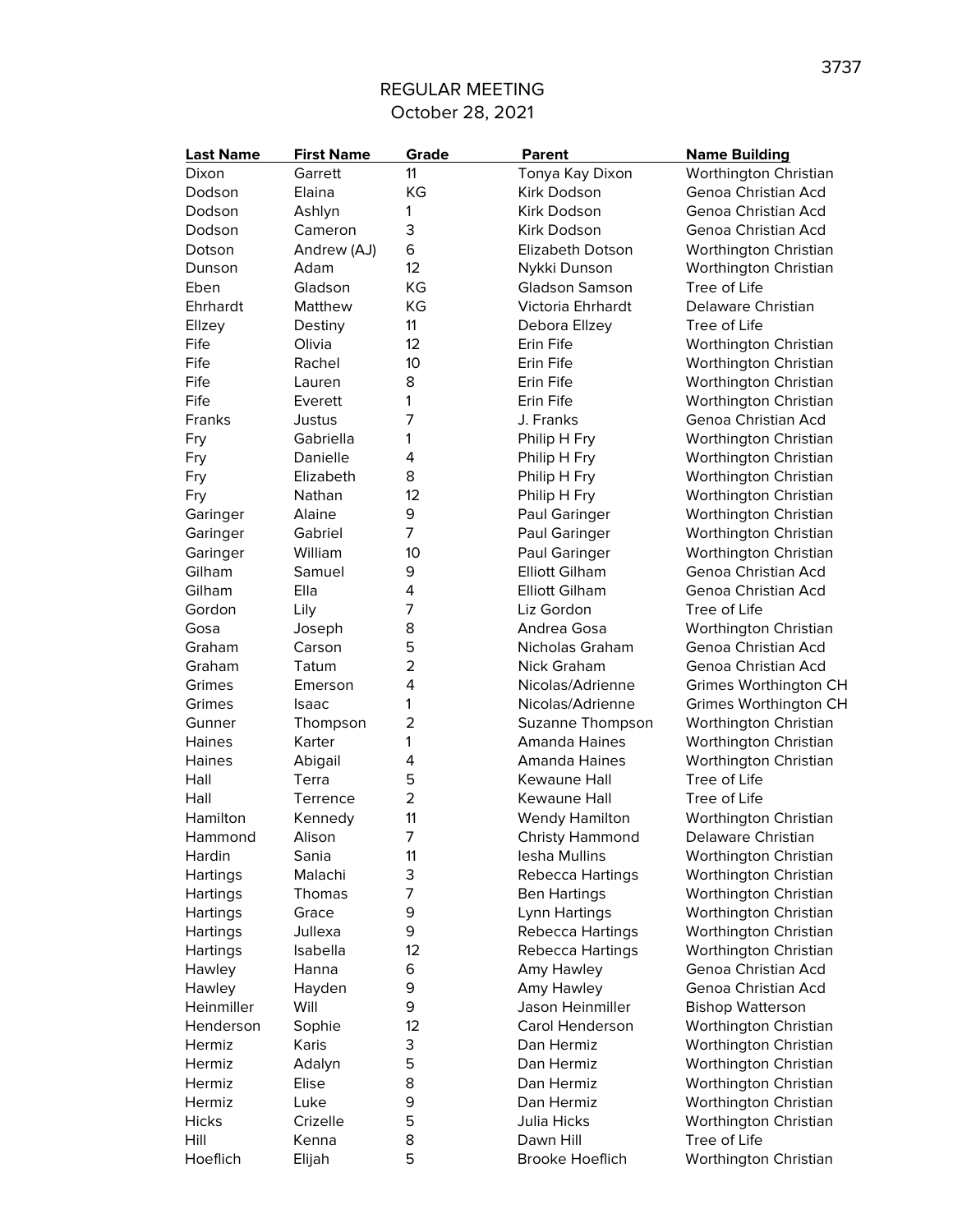| <b>Last Name</b> | <b>First Name</b> | Grade          | Parent                 | <b>Name Building</b>    |
|------------------|-------------------|----------------|------------------------|-------------------------|
| Hoeflich         | Isaac             | 7              | <b>Brooke Hoeflich</b> | Worthington Christian   |
| Houston          | Jack              | 9              | Jennifer Ristucci      | Genoa Christian Acd     |
| Houston          | Samantha          | KG             | Jennifer Ristucci      | Genoa Christian Acd     |
| Hudak            | Isaac             | 4              | Julie Hudak            | Worthington Christian   |
| Hudak            | Hannah            | $\overline{2}$ | <b>Julie Hudak</b>     | Worthington Christian   |
| Huffer           | Kendal            | 5              | Darah Huffer           | Worthington Christian   |
| Huffer           | Danier            | 5              | Darah Huffer           | Worthington Christian   |
| Huffer           | Hayden            | 9              | Darah Huffer           | Worthington Christian   |
| Hulme            | McLean            | 7              | Scott Hulme            | Worthington Christian   |
| Hulme            | Madeleine         | 9              | <b>Scott Hulme</b>     | Worthington Christian   |
| Hurlbert         | Colby             | 9              | Retta Hurlbert         | Marburn Acd             |
| Hurlbert         | Madison           | 11             | Retta Hurlbert         | Marburn Acd             |
| <b>Jackett</b>   | Clara             | KG             | <b>Brian Jackett</b>   | St. Brendon School      |
| Jacob            | Paul              | 9              | Teresa Jacob           | Tree Of Life Northridge |
| Jacobsen         | Ella              | 8              | Cynthia M. Jacobson    | St. Brendon School      |
| Jefferson        | Elijah            | 1              | Stacy Jefferson        | Worthington Christian   |
| Jodrey           | Kali              | 11             | Stephany Jodrey        | Genoa Christian Acd     |
| Jodrey           | Celton            | 1              | Stephany Jodrey        | Genoa Christia Acd      |
| Jodrey           | Kyson             | КG             | Stephany Jodrey        | Genoa Christia Acd      |
| Johnson          | Alexa             | KG             | Angela Johnson         | Tree of Life            |
| Johnson          | Jacob             | 1              | Angela Johnson         | Tree of Life            |
| Journey          | Carter            | $\overline{2}$ | Jacquelyn Journey      | Delaware Christian      |
| Journey          | Connor            | 4              | Jacquelyn Journey      | Delaware Christian      |
| Kauffman         | Isabella          | 8              | Steve Kauffman         | Worthington Christian   |
| Kauffman         | Sarah             | 10             | Steve Kauffman         | Worthington Christian   |
| Kindberg         | Tyler             | 11             | Kelly Kindburg         | Worthington Christian   |
| Kinnison         | Adam              | 9              | Erin Kinnison          | Worthington Christian   |
| Kirkley          | Matthew           | 6              | Cynthia Kirkley        | Worthington Christian   |
| Kirkley          | Zachary           | 8              | Cynthia Kirkley        | Worthington Christian   |
| Kirwin           | <b>Brendan</b>    | 9              | Daniel Kirwin          | Genoa Christian Acd     |
| Kirwin           | Daniel            | 11             | <b>Daniel Kirwin</b>   | Genoa Christian Acd     |
| Kirwin           | Gabrielle         | 7              | Daniel Kirwin          | Genoa Christian Acd     |
| Kline            | Micah             | 7              | Nancy Kline            | Genoa Christian Acd     |
| Kline            | Caleb             | 8              | Nancy Kline            | Genoa Christian Acd     |
| Lammers          | Aaron             | 4              | <b>Brandon Lammers</b> | Worthington Christian   |
| Lammers          | Ava               | 9              | <b>Brandon Lammers</b> | Worthington Christian   |
| Lammers          | Sophia            | 12             | <b>Brandon Lammers</b> | Worthington Christian   |
| Lansford         | Kyra              | 9              | Amber Lansford         | Delaware Christian      |
| Lee              | Micah             | 10             | Jeff Lee               | Genoa Christian Acd     |
| Lee              | Gracyn            | 11             | Jeff Lee               | Genoa Christian Acd     |
| Letizia          | Lucas             | 12             | Rikki Letizia          | Worthington Christian   |
| Lewald           | <b>Blake</b>      | 7              | <b>Scott Lewald</b>    | Genoa Christian Acd     |
| Lewald           | Caleb             | 10             | <b>Scott Lewald</b>    | Genoa Christian Acd     |
| Lewald           | Toby              | 4              | <b>Scott Lewald</b>    | Genoa Christian Acd     |
| Lim              | <b>Bennett</b>    | ΚG             | Amery Lim              | Tree of Life            |
| Lincoln          | Thompson          | 5              | Suzanne Thompson       | Worthington Christian   |
| Little           | Allison           | 3              | Keith Little           | Worthington Christian   |
| Little           | Cole              | 6              | Keith Little           | Worthington Christian   |
| Little           | Grayden           | 8              | Keith Little           | Worthington Christian   |
| Logan            | Thompson          | 7              | Suzanne Thompson       | Worthington Christian   |
| Longhouse        | Nora              | 1              | Sarah Longhouse        | Worthington Christian   |
| Longhouse        | Emerson           | 4              | Sarah Longhouse        | Worthington Christian   |
| Longhouse        | Henry             | 4              | Mollie Longhouse       | Worthington Christian   |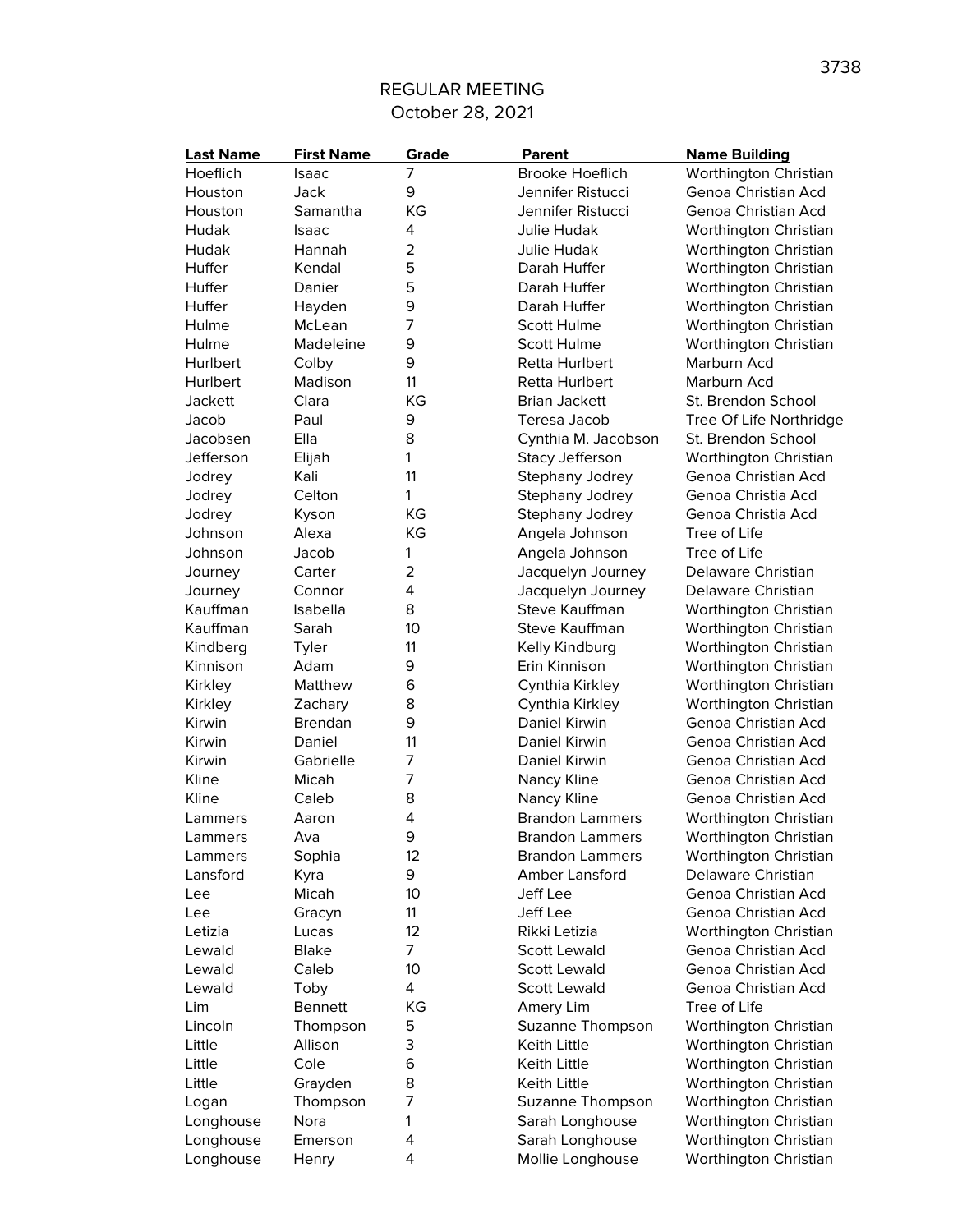| <b>Last Name</b> | <b>First Name</b>    | Grade          | <b>Parent</b>            | <b>Name Building</b>     |
|------------------|----------------------|----------------|--------------------------|--------------------------|
| Magistro         | Victoria             | 1              | <b>Chad Magistro</b>     | Worthington Christian    |
| Magistro         | Melia                | 5              | Chad Magistro            | Worthington Christian    |
| Magistro         | Anthony              | 3              | Chad Magistro            | Worthington Christian    |
| Martin           | Haley                | 12             | Shara Martin             | Genoa Christian Acd      |
| Mast             | Kaitlyn              | 9              | <b>Julie Mast</b>        | Worthington Christian    |
| Mast             | Elise                | 12             | <b>Julie Mast</b>        | Worthington Christian    |
| McAllister       | Ethan                | 7              | Rebecca McAllister       | Worthington Christian    |
| McAllister       | Andrew               | 5              | Rebecca McAllister       | Worthington Christian    |
| McNeill          | Shannon              | 10             | Joella McNeill           | Tree of Life             |
| <b>Meadows</b>   | Camden               | 6              | <b>Nicole Meadows</b>    | Delaware Christian       |
| <b>Meadows</b>   | <b>Brexden</b>       | 3              | Nicole Meadow            | Delaware Christian       |
| Memmelaar        | Maxwell              | 10             | Nikki Memmelaar          | Marburn Acd              |
| Morganski        | Maci                 | 8              | Paul Morganski           | Worthington Christian    |
| Morganski        | Matthew              | 9              | Iva Morganski            | Worthington Christian    |
| Moseley          | Ava                  | $\overline{a}$ | Jessica Bell             | Tree of Life             |
| Moseley          | Natalia              | 2              | Jessica Bell             | Tree of Life             |
| Moser            | <b>Bradley Aaron</b> | 3              | <b>CHRISTINA A MOSER</b> | Delaware Christian       |
| Moser            | Lucas                | 1              | <b>CHRISTINA A MOSER</b> | Delaware Christian       |
| Muskopf          | Anja                 | 9              | Stephen Muskopf          | Worthington Christian    |
| Muskopf          | William              | 12             | <b>Steve Muskopf</b>     | Worthington Christian    |
| <b>Myers</b>     | Emerson              | 4              | Nicole Myers             | Delaware Christian       |
| <b>Myers</b>     | <b>Brady</b>         | 9              | <b>Bryan Myers</b>       | Worthington Christian    |
| <b>Myers</b>     | Luke                 | 6              | <b>Bryan Myers</b>       | Worthington Christian    |
| <b>Myers</b>     | Riley                | 11             | <b>Bryan Myers</b>       | Worthington Christian    |
| Neader           | Emerson              | 1              | Amy M. Neader            | Saint Brendan School     |
| Neader           | Kaelyn               | 5              | Amy M. Neader            | Saint Brendan School     |
| Nicastro         | Eva                  | 10             | Kendra/Chris Nicastro    | Delaware Christian       |
| Nip Chun         |                      | 9              |                          |                          |
|                  | Cyrus                | 7              | Sau Kan Winifred, Nip    | Worthington Christian    |
| Oakley           | Sydney               | 9              | <b>Melanie Oakley</b>    | Worthington Christian    |
| Oakley           | Avery                |                | <b>Melanie Oakley</b>    | Worthington Christian    |
| Oberbrunner      | Addison              | 6              | Kary Oberbrunner         | Worthington Christian    |
| Oberbrunner      | Isabel               | 9              | Kary Oberbrunner         | Worthington Christian    |
| Oberbrunner      | Keegan               | 10             | Kary M Oberbrunner       | Worthington Christian    |
| O'Neil           | Kinleigh             | 3<br>7         | Andrew O'Neil            | Worthington Christian    |
| O'Neil           | <b>Beckett</b>       |                | Andrew O'Neil            | Worthington Christian    |
| Owens            | Noah                 | 12             | Kathy Owens              | Worthington Christian    |
| Pais             | Saachi               | 3              | Sanjay Pais              | Polaris Christian Acd    |
| Pais             | Sasha                | 6              | Sanjay Pais              | Polaris Christian Acd    |
| Patt             | Charotte             | $\overline{2}$ | Rachel Faye              | Patt Worthington Christ. |
| Patton           | Drew                 | 1              | Jennifer Patton          | Tree of Life             |
| Paul             | Jacob                | 11             | Teresa Jacob             | Tree of Life             |
| Pellegrini       | Salvatore            | 6              | Carla/Bruno Pellegrini   | Genoa Christian Acd      |
| Pellegrini       | Vincenzo             | 3              | Carla/Bruno Pellegrini   | Worthington Christian    |
| Pihl             | Nicholas             | 9              | Susan White              | Worthington Christian    |
| Pomajevich       | Megan                | 2              | Karen Pomajevich         | Worthington Christian    |
| Pomajevich       | Emily                | 9              | Karen Pomajevich         | Worthington Christian    |
| Pomajevich       | <b>Bradley</b>       | 11             | Karen Pomajevich         | Worthington Christian    |
| Puckett          | Zachary              | 4              | Sara Puckett             | Tree of Life             |
| Pugh             | Kyra                 | 10             | Anna Pugh                | Worthington Christian    |
| Reale            | Emma                 | 10             | Jennifer Reale           | Worthington Christian    |
| Reale            | Ethan                | 7              | Jennifer Reale           | Worthington Christian    |
| Reale            | Kaitlyn              | 3              | Jennifer Reale           | Worthington Christian    |
| Ressler          | Jacob                | 6              | Joyce Ressler            | Worthington Christian    |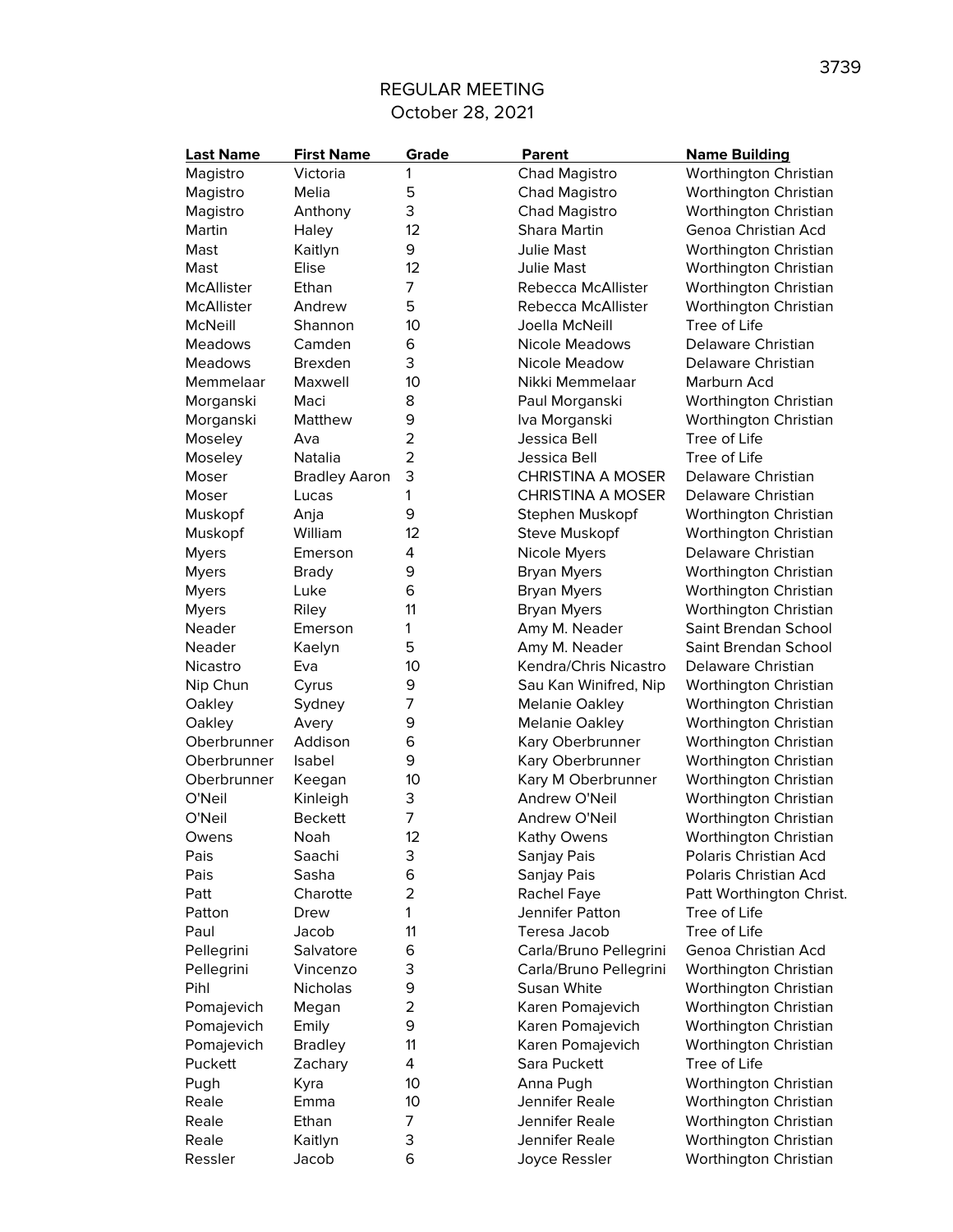| <b>Last Name</b> | <b>First Name</b> | Grade          | <b>Parent</b>                               | <b>Name Building</b>  |
|------------------|-------------------|----------------|---------------------------------------------|-----------------------|
| Ressler          | Jackson           | 9              | Joyce Ressler                               | Worthington Christian |
| Rider            | Elizabeth         | 11             | Loretta Rider                               | Worthington Christian |
| Rider            | Elijah            | 7              | Loretta Rider                               | Worthington Christian |
| Riebel           | Eric              | 11             | <b>Michael Riebel</b>                       | Delaware Christian    |
| Riebel           | Raquel            | 9              | <b>Michael Riebel</b>                       | Delaware Christian    |
| Ruane            | Scott             | 11             | Karen Ruane                                 | Worthington Christian |
| Salem            | Adelynne          | 3              | <b>Christine Salem</b>                      | Worthington Christian |
| Sanders          | Audrey            | 11             | Sarah Sanders                               | Worthington Christian |
| <b>Sanders</b>   | Jacob             | $\overline{7}$ | Sarah Sanders                               | Worthington Christian |
| <b>Sanders</b>   | Matthew           | 10             | Sarah Sanders                               | Worthington Christian |
| Schiffel         | Perri             | 1              | <b>Melissa Schiffel</b>                     | Tree of Life          |
| Schoonover       | Isaac             | 4              | Karie L Schoonover                          | Worthington Christian |
| Schoonover       | Nolan             | 6              | Nolan Schoonover                            | Worthington Christian |
| Schull           | Henry             | 1              | <b>Terri Schull</b>                         | Worthington Christian |
| Shemenski        | Ava               | 6              | Wendy Shemenski                             | Worthington Christian |
| Shemenski        | Noah              | 7              | Dan Shemenski                               | Worthington Christian |
| Shemenski        | Genevieve         | 11             | Wendy Shemenski                             | Worthington Christian |
| Shemenski        | Micah             | 12             | Wendy Shemenski                             | Worthington Christian |
| Sherrod          | Reagan            | KG             | <b>Mark Sherrod</b>                         | Tree of Life          |
| Skidmore         | Elizabeth         | 8              | Jayne B Skidmore                            | Worthington Christian |
| Smith            | Emily             | 8              | Karen Smith                                 | Worthington Christian |
| Smith            | Samuel            | 3              | Steph Smith                                 | Delaware christian    |
| Smith            | Charlotte         | 1              | <b>Steph Smith</b>                          | Delaware Christian    |
| Smolenski        | Jack              | 6              | Julie Smolenski                             | Worthington Christian |
| Spires           | Samuel            | 12             | <b>Brian Spires</b>                         | Worthington Christian |
| <b>Spires</b>    | Joseph            | 10             | <b>Brian Spires</b>                         | Worthington Christian |
| <b>Spires</b>    | Hope              | 7              | <b>Brian Spires</b>                         | Worthington Christian |
| St John          | Camden            | 10             | Emily St John                               | Worthington Christian |
| St John          | Camden            | 9              | Emily/Damian St. John                       | Worthington Christian |
| St. John         | Noah              | 11             | Emily/Damian St. John                       | Worthington Christian |
| Stevenson        | Estelle           | 1              | <b>Timothy Stevenson</b>                    | Delaware Christian    |
| Stimpson         | Sarah             | $\overline{7}$ | Carrie Stimpson                             | Worthington Christian |
| Stimpson         | Luke              | 11             | Carrie Stimpson                             | Worthington Christian |
| <b>Summers</b>   | Peyton            | 8              | Shannon/Dave Summers Tree of Life Christian |                       |
| <b>Summers</b>   | <b>Brady</b>      | 6              | Shannon/Dave Summers Tree of Life           |                       |
| Sutton           | Lyla              | $\overline{2}$ | Sarah Sutton                                | Worthington Christian |
| Sutton           | Dylan             | 5              | Sarah Sutton                                | Worthington Christian |
| Sutton           | Ava               | 8              | Sarah Sutton                                | Worthington Christian |
| Taylor           | Latham            | 4              | David Taylor                                | Worthington Christian |
| Taylor           | Dollie            | 1              | David Taylor                                | Worthington Christian |
| Thompson         | Lincoln           | 4              | Suzanne Thompson                            | Worthington Christian |
| Thompson         | Logan             | 6              | Suzanne Thompson                            | Worthington Christian |
| Thompson         | Gunner            | 1              | Suzanne Thompson                            | Worthington Christian |
| Thottempudi      | Siddharth         | 3              | Mastan Roa Thottempudi Tree of Life         |                       |
| Tolley           | Johan             | 11             | Trevor/Lynn Tolley                          | Delaware Christian    |
| Torkornoo        | Ann               | 10             | Justina/Ishmal Torkornoo Delaware Christian |                       |
| Torkornoo        | David             | 7              | Justina/Ishmal Torkornoo Delaware Christian |                       |
| Trader           | Benjamin          | 7              | <b>Matt Trader</b>                          | Worthington Christian |
| Trader           | Julia             | 11             | Matt Trader                                 | Worthington Christian |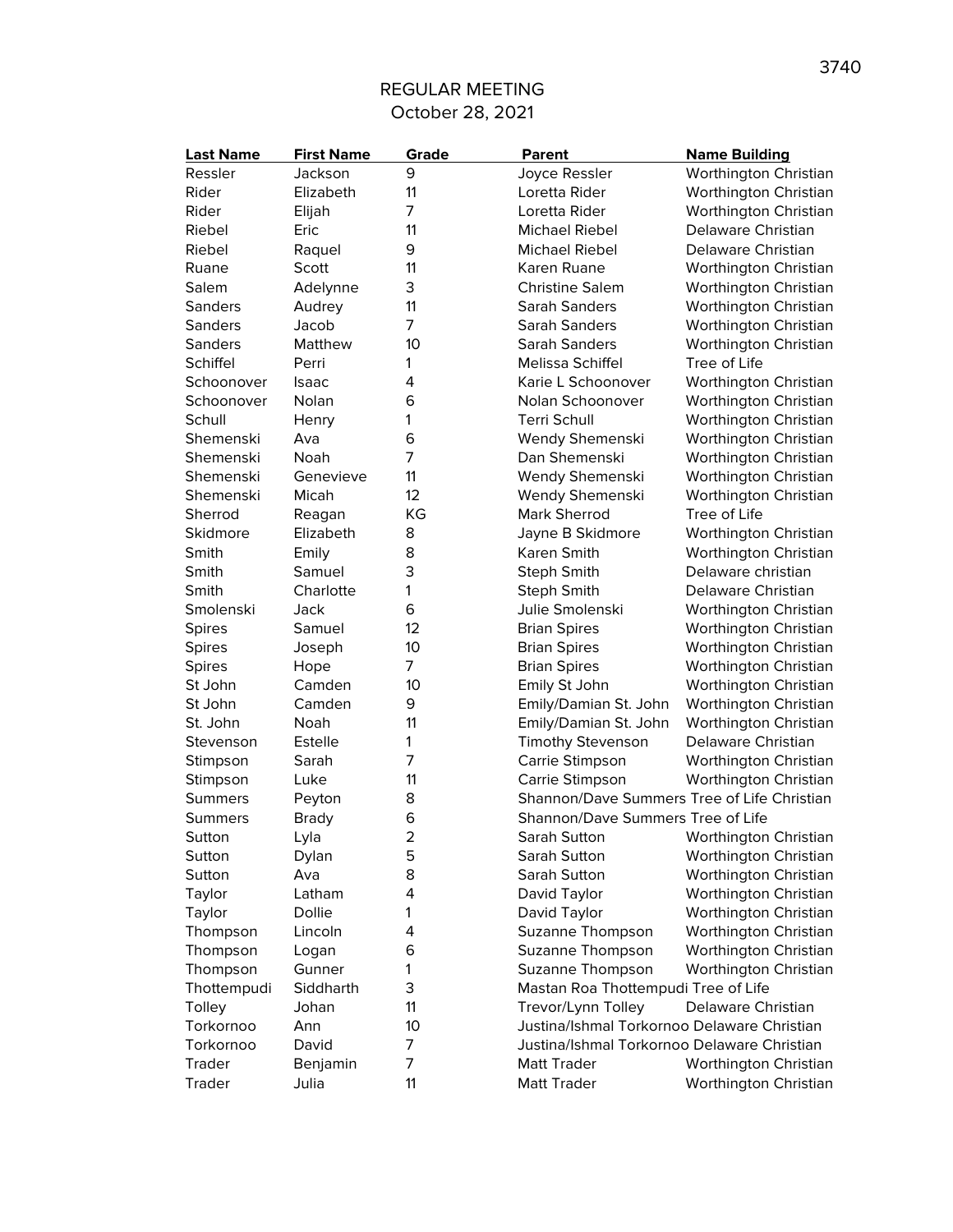| <b>Last Name</b> | <b>First Name</b> | Grade          | Parent                  | <b>Name Building</b>   |
|------------------|-------------------|----------------|-------------------------|------------------------|
| Tyson            | Kayla             | 10             | Cindy C Tyson           | Worthington Christian  |
| Varian           | Jonah             | 12             | <b>Holly Varian</b>     | Worthington Christian  |
| White            | Emmie             | 5              | <b>CARRIE WHITE</b>     | Worthington Christian  |
| White            | Hazel             | $\overline{2}$ | Gina White              | Worthington Christian  |
| White            | Annie             | 10             | <b>Carrie White</b>     | Worthington Christian  |
| Wiley            | Harrison          | 3              | Jonathan Wiley          | Worthington Christian  |
| Wiley            | Jackson           | 5              | Jonathan Wiley          | Worthington Christian  |
| Wiley            | Kate              | 6              | Jonathan Wiley          | Worthington Christian  |
| Will             | Garrett           | 7              | Connie Will             | Polaris Christian Acad |
| Wilson           | Vivian            | 5              | Jana Wilson             | Tree of Life           |
| Wilson           | Lydia             | 9              | Jana Wilson             | Tree of Life           |
| Windsor          | Abbey             | 12             | William Windsor         | Worthington Christian  |
| Winfree          | Benjamin          | 6              | Susie Winfree           | Worthington Christian  |
| Winfree          | <b>Brooke</b>     | 8              | Susie Winfree           | Worthington Christian  |
| Wintersteller    | Alison            | 1              | Christina Wintersteller | The Learning Spectrum  |
| Witt             | Wren              | 1              | Lea Witt                | Delaware Christian     |
| Woloshan         | Logan             | 9              | Deena Woloshan          | Worthington Christian  |
| Wood             | Baden             | 9              | Philip Wood             | Worthington Christian  |
| Wood             | Connor            | 11             | Philip Wood             | Worthington Christian  |
| Woodfin          | <b>Natalie</b>    | 10             | Scott Woodfin           | Worthington Christian  |
| Woodfin          | Grant             | 12             | Scott Woodfin           | Worthington Christian  |
| Yoder            | Alecia            | 9              | Letitia Yoder           | Worthington Christian  |
| Yoder            | Cedric            | 11             | Letitia Yoder           | Worthington Christian  |
| <b>Zardes</b>    | Maylie            | KG             | <b>Madison Zardes</b>   | Tree of Life           |
| Zardes           | Gyan              | $\overline{2}$ | <b>Madison Zardes</b>   | Tree of Life           |
| Zerkle           | <b>Brinsley</b>   | $\overline{2}$ | Shannon Zerkle          | Delaware Christian     |
| Zerkle           | Solomon           | 4              | Shannon Zerkle          | Delaware Christian     |
| Zerkle           | Isaac             | 6              | Shannon Zerkle          | Delaware Christian     |
| Zhu              | Samuel            | 7              | Juan Peng               | Worthington Christian  |
| Zhu              | Rosie             | $\overline{2}$ | Juan Peng               | Worthington Christian  |
| Zody             | Eliana            | 6              | Jackie Zody             | Worthington Christian  |
| Zody             | Luke              | 10             | Jackie Zody             | Worthington Christian  |

- F. Approve Memorandum of Understanding (MOU) between Delaware-Morrow Mental Health & Recovery Services Board (Board) and Olentangy Local School District (OLSD) for on-site services at OLSD locations with OLSD's fiscal obligation of \$156,000, onehalf (1/2) of total cost, to be paid to the Board upon receipt of Board payment to Syntero, Inc.
- G. Approve purchase from Morton Salt, Inc. for road salt for the district roadways and parking facilities in an amount that may exceed \$50,000

Executive Motion by M. Patrick, seconded by K. O'Brien to enter into executive Session at 7:44 p.m., as permitted by Section 121.22 (G) (l) of the Ohio Revised 21-192 Code, to consider the employment of public employees

> Vote: M. Patrick yes; K. O'Brien yes; D. King yes; Dr. L.Wyse, yes; J. Wagner Feasel, yes. Motion Carried